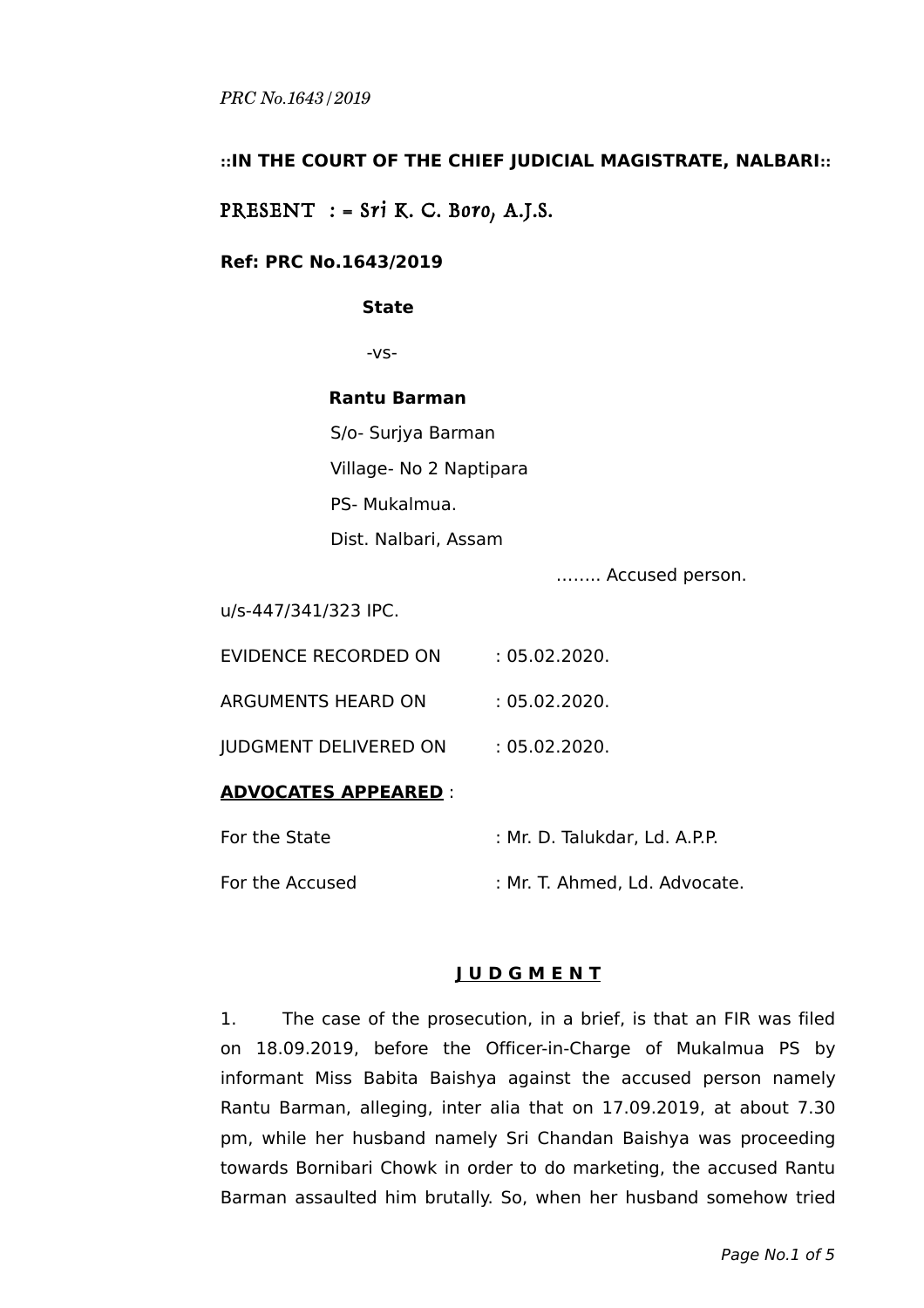to rescue himself from them and rushed towards his house, the accused came behind him and entered into their courtyard and abused them and also assaulted the informant. He also torn the apparels which the informant was wearing. When her daughter Sri Bhanismita Baishya tried to stop the accused, he assaulted her also very badly as a result of which she was admitted to Mukalmua Hospital and then in Guwahati G.M.C.H. Hence, the case.

2. On receiving the case, the Officer-in-Charge of Mukalmua P.S. registered Mukalmua P.S. Case No.466/2019 u/s-341/325/354(B)/447 IPC and started investigation. On completion of investigation the I.O laid charge-sheet against the accused person namely Rantu Barman u/s-341/323/447 IPC vide CS No.244/2019 dated 29.09.2019

3. In pursuance of the process issued, the accused appeared before the court and on his appearance the copies of the case as per the mandate of law u/s-207 Cr.P.C. were furnished to the accused. Thereupon prima facie case was found against the accused person u/s-341/323/447 IPC and the substance of accusation u/s-341/323/447 IPC was explained to the accused and he was asked whether he would plead guilty of the offences charged or claimed to be tried. He had pleaded not guilty and claimed to be tried.

4. During the trial, the prosecution side examined two (2) witnesses. 313 Cr.P.C statement of accused person was dispensed with. The defence side declined to adduce any evidence.

5. I have heard the argument of both the sides.

## **POINTS FOR DETERMINATION**

**•** Whether the accused person namely Rantu Begum, on 17.09.2019, at about 7.30 pm, at village No.2 Naptipara under Mukalmua PS, committed criminal trespass by entering into the premise of informant Babita Baishya and thereby committed an offence punishable u/s 447 IPC ?

**•** Whether the accused person namely Rantu Barman, on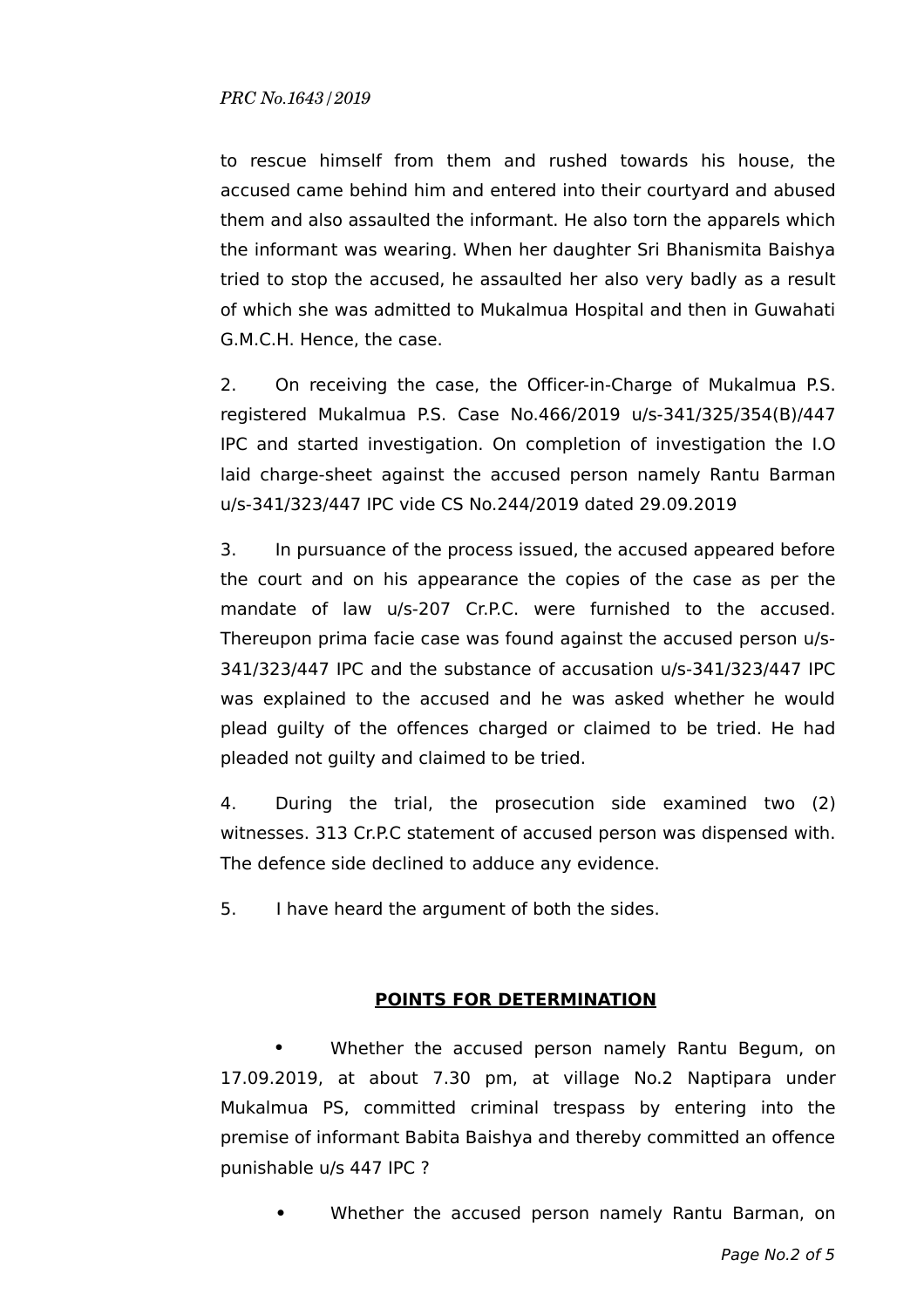17.09.2019, at about 7.30 pm, at village No.2 Naptipara under Mukalmua PS, voluntarily obstructed informant's husband Chandan Baishya as to prevent him from proceeding in the direction in which he had right to proceed and thereby committed an offence punishable u/s-341 I.P.C ?

**•** Whether the accused person namely Rantu Barman on 17.09.2019, at about 7.30 pm, at village No.2 Naptipara under Mukalmua PS, voluntarily caused hurt to informant's husband Chandan Baishya and thereby committed an offence punishable u/s-323 I.P.C ?

#### **DECISION AND REASONS THEREOF**

6. PW.1 is informant Smti. Babita Baishya. She deposed that she filed the case against the accused person namely Rantu Barman. The incident occurred around 5 months ago. On the day of the incident, at about 7.00 pm, while her husband Chandan Baishya was proceeding towards Bornibari Chowk, he had an altercation with the accused. Thereafter, she filed the FIR. Ext.1 is the FIR and Ext.1(1) is her signature.

7. During cross-examination, this witness deposed that now the matter has been compromised.

8. PW.2 is Chandan Baishya. He deposed that informant is his wife. He knew the accused. The incident occurred about 5 months ago. He had an altercation with the accused at Bornibari Chowk. So, the FIR was filed. Now the matter has been compromised between them.

9. Defence declined to cross-examine this witness.

10. These are the materials on record.

11. From the materials on record, it is seen that PW.1 i.e. informant and PW.2 i.e. victim have not implicated the accused person of commission of offence u/s-341/323/447 IPC. They have merely stated that on the day of the incident, there was an altercation between PW.2 and accused. The informant as well as PW.2 have not stated anything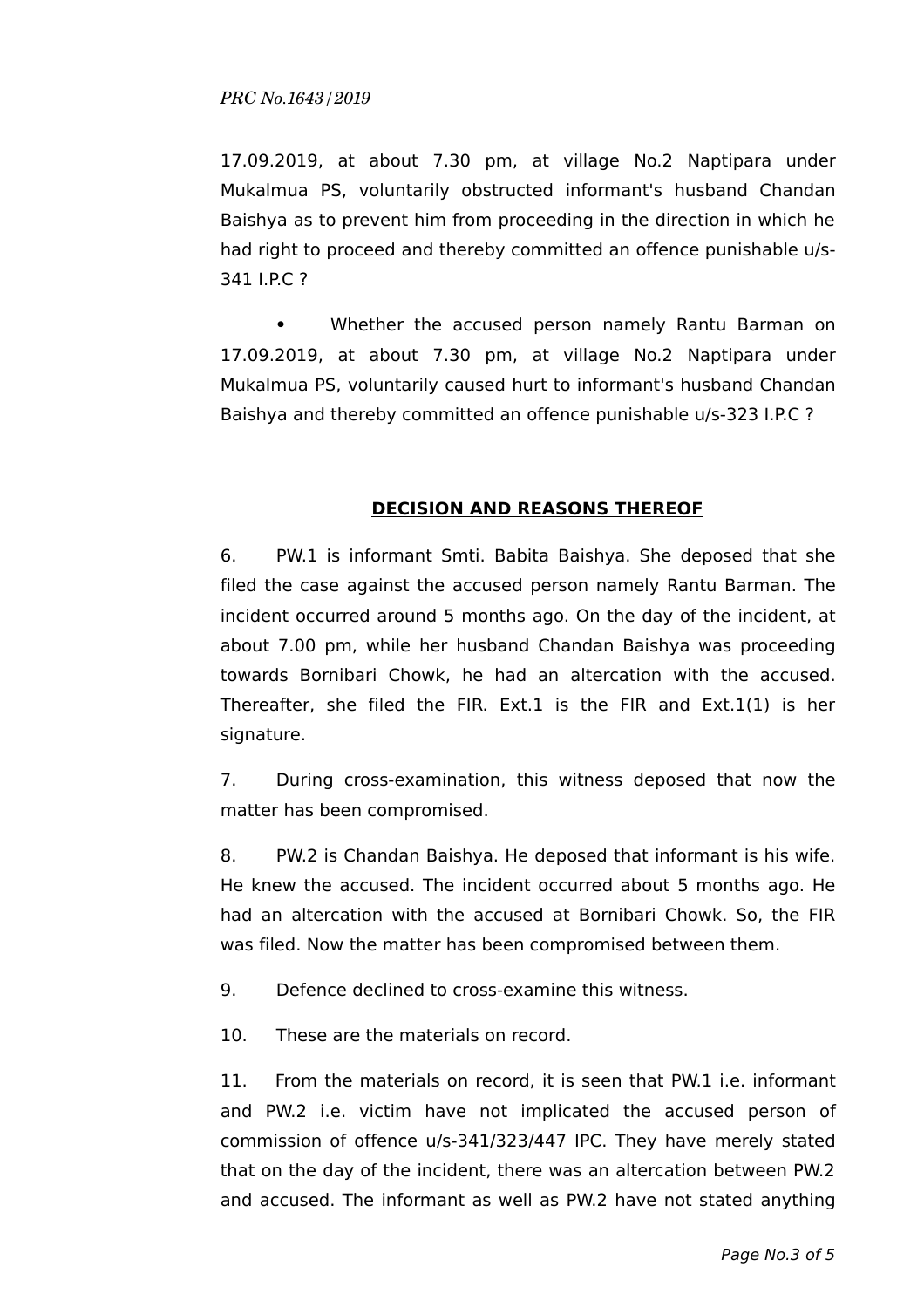incriminating material regarding the incident against the accused. They further stated that now the matter has been compromised.

12. The evidence on record does not lucidly portray the necessary elements required to constitute offences u/s-341/323/447 IPC. The prosecution has failed to prove the guilt of the accused person beyond all reasonable doubt.

13. In the backdrop of the entire evidence on record and taking into account the facts and circumstances of the case, accused person namely Rantu Barman is acquitted of the offences u/s-341/323/447 IPC and set at liberty forthwith.

14. Bail bond will remain in force till expiry of the appellate period.

15. Judgment is written in separate sheets and delivered in open court.

Given under my hand and seal of this court on this the  $5<sup>th</sup>$  day of February, 2020.

> **(Sri. K. C. Boro) Chief Judicial Magistrate Nalbari.**

Dictated and corrected by me

# **(Sri. K. C. Boro) Chief Judicial Magistrate Nalbari**